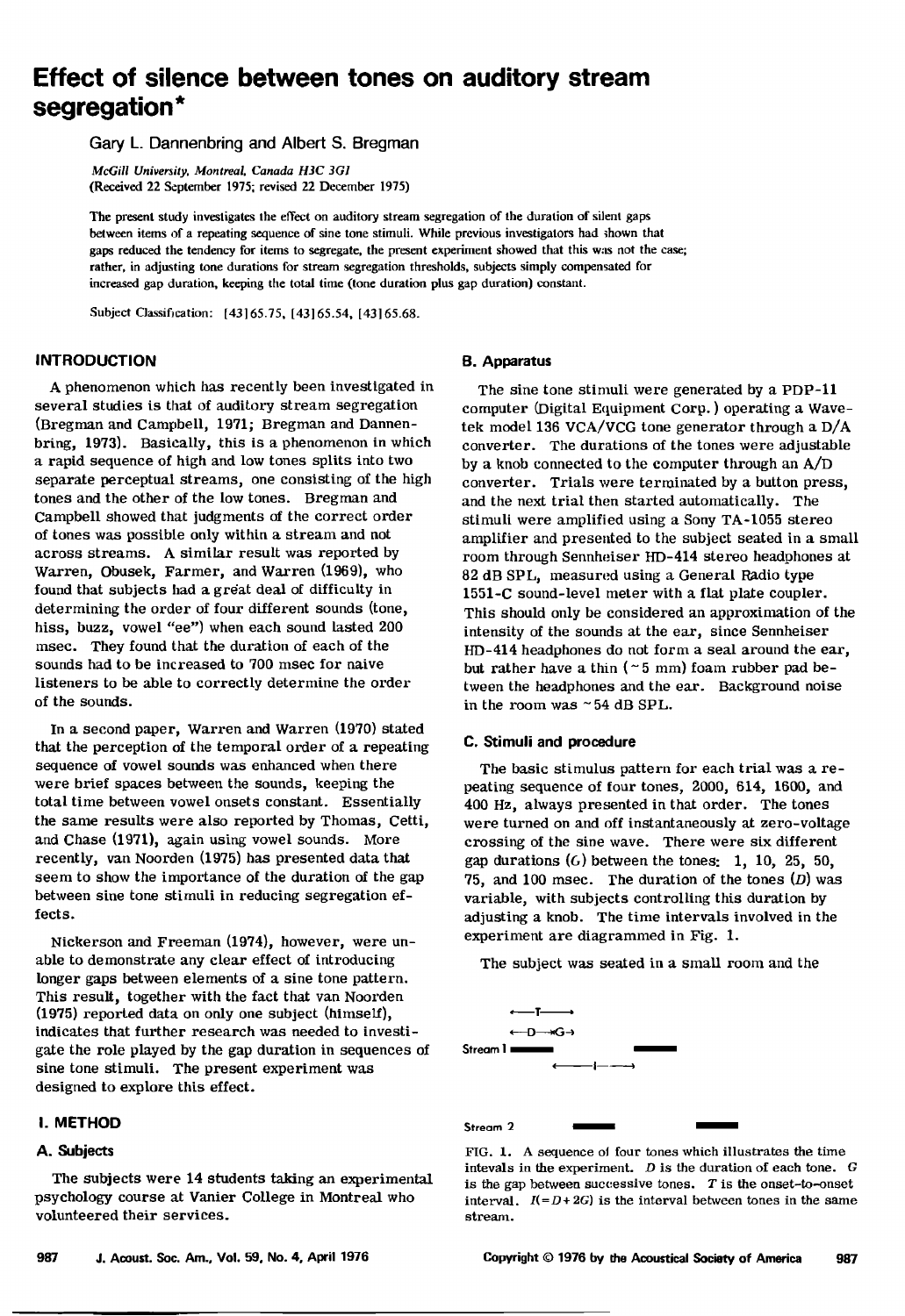

**FIG. 2. Mean thresholds between one and two perceptual streams**  as a function of gap duration. Brackets indicate  $\pm 1$  standard **error of the mean.** 

**procedure was described to him. Each trial began with a short (500 msec) 1000-Hz warning tone, followed by a 500-msec pause and then the trial itseft. Subjects were instructed to adjust the duration of the tones in the repeating sequence until their perception of the pattern changed from one stream to two (or from two streams to one). Each trial began with the knob set to produce the shortest duration of the tones (resulting in two perceptual streams); subjects were encouraged to use the full range of the knob by turning it first until they perceived one stream, then slowly back until the tones split again into two streams. They were free to turn the knob back and forth until they were satisfied that they had found a threshold value; at this point they pushed a button which caused the computer to record the knob setting. They then turned the knob back to the shortest tone duration, which started the next trial.** 

**Each subject received all six trials in four different blocks, in a different random order for each block, for a total of 24 trials. In addition, there was a practice trial at the beginning consisting of stimuli with 1-msec gaps between the tones. All of the subjects seemed to understand the procedure and felt that they could find a point between one and two perceptual streams during the practice trial. Most subjects took -20 rain to complete the experiment.** 

#### **II. RESULTS AND DISCUSSION**

**The mean thresholds between one and two perceptual streams, together with the standard error of the mean for each point, are presented in Fig. 2. The values (in milliseconds) are the tonal durstions as adjusted by the subjects. An analysis of variance revealed a significant effect of increasing gap duration,**  $F(5, 65) = 21.55$ 

**p< 0.001. However, as can be seen from Fig. 2, sub**iects were basically adjusting the tone duration  $(D)$  to **compensate for the gap duration (G). This is implied by the fact that the slope of the function, at least for**   $G \geq 25$  msec, is close to  $-1$  ( $-1.107$ ). Thus, the total time  $(T) = G + D$  remained fairly constant. Actually, it **appears from Fig. 2 that there may be two components**  to this function, since for  $G = 1$ , 10, and 25 msec the **slope is fairly flat (0. 187). Fitting a straight line by**  the least squares method through all of the points re**suits in a slope of -0.865.** 

**These results differ greatly from what one would predict from other statements in the literature. Van Noorden (1975) asserts that the interval 1 in Fig. 1, namely, the gap between the offset of one tone and the onset of the next one in the same stream, is what determines stream segregation. If this were true, subjects should have held**  $I = 2G + D$  **constant; i.e., should have subtracted 2 msec from D as the experimenter added i msec to G. This predicts a slope of - 2.0 in Figure 2, which is clearly not the case. Furthermore, any contribution of the silent gap G, over and above its contribution to the onset-to-onset interval T should create a slope whose absolute value is greater than 1. This was not obtained. It seems, therefore, that the onset-to-onset interval T determines stream segregation independently of whether that interval is filled by**  sound or by silence (given that at least 25 msec of **silence have occurred). Below D= 25 msec it seems that the addition of a silent gap has no effect, not even in contributing to T. This suggests that the effects of very short silences do not fall on the same continuum as those of longer ones.** 

**Gaps in sequences of tones have been shown to be important in improving discrimination of an element of a pattern occurring immediately before the gap. This is true when the gap is the space following a sequence, causing an improvement in the discrimination of the final element (Oftmann, 1926; Divenyi and Hirsh, 1974), or when the gap is a shorter one located within a sequence of tones (Watson, Wroton, Kelly, and Benbasset, 1975). If a listener's inability to properly identify and discriminate elements of the tonal sequence was contributing to stream segregation, introducing longer gaps between tones should affect stream segregation; yet this was clearly not the case in our data.** 

**It might be supposed, alternately, that the effect of gaps between tones could be affected by the rather slow decay of auditory sensation (Plomp, 1964). If the**  sensation from one tonal element had not decayed below **threshold level before the onset of a second element in the same frequency stream (assuming that this decaying sensation is not masked by the tones in the other stream), one might expect these items to be "linked" perceptually. However, this effect should again decrease as gap duration increased, and this did not occur.** 

**The present results are more in agreement with those of Nickerson and Freeman (1974), who did not find a clear effect of gap duration. Both the present experiment and that of Ntckerson and Freeman used**